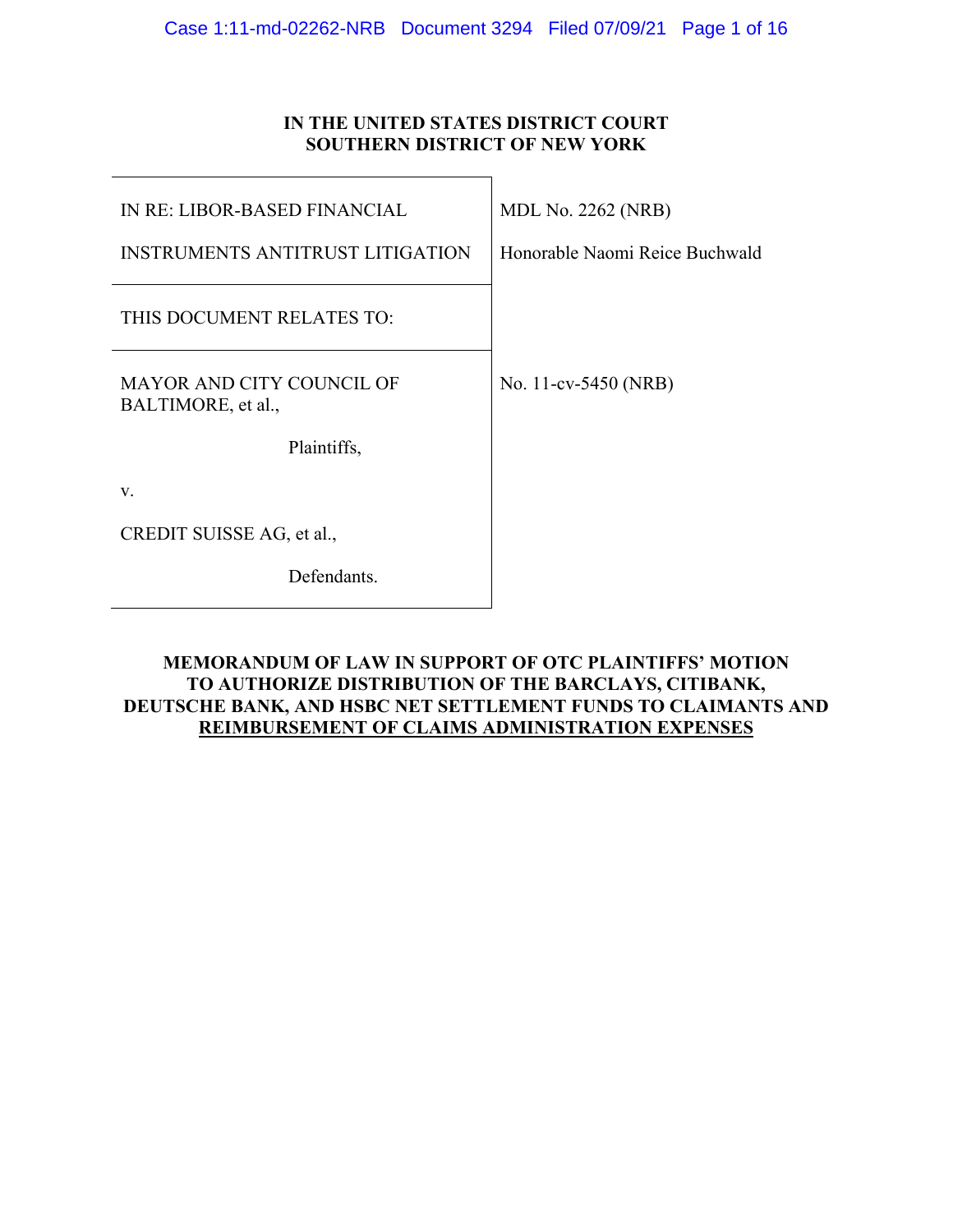### **INTRODUCTION**

 OTC Plaintiffs move this Court for an Order authorizing (i) the distribution of the net settlement funds to claimants that have filed valid proofs of claims in the class settlements reached with Barclays Bank plc ("Barclays"), Citibank N.A. and Citigroup, Inc. ("Citi"), Deutsche Bank Aktiengesellschaft ("Deutsche Bank"), and HSBC Bank plc ("HSBC") (the "Settlements") and (ii) the reimbursement of approximately \$6.5 million in expenses incurred by, or to be in incurred by, Class Counsel for services by the Claims Administrator Rust Consulting, Inc. ("Rust") and Bates White LLC ("Bates White") in connection with their processing and auditing of the validity of the over 7,000 Proof of Claim forms submitted to Rust corresponding to over 41,000 distinct claims and consisting of over 11 million financial transactions submitted in connection with the claims administration process for the Settlements—and to distribute funds to the almost 2,000 Authorized Claimants whose claims are not *de minimis*.

#### **BACKGROUND**

### **A. The Underlying Litigation and the Class Action Settlements**

In this multi-district litigation, the OTC Plaintiffs alleged that the defendants—the banks that sat on the U.S. Dollar LIBOR panel between August 2007 and May 2010 (the "Panel Banks")—engaged in "conspiracy to manipulate LIBOR," causing LIBOR to be "suppressed artificially low, reaping hundreds of millions, if not billions, of dollars in ill-gotten gains." ECF No. 1857 ¶¶ 4-5. The OTC Plaintiffs are entities that entered into over-the-counter financial transactions tied to U.S. Dollar LIBOR directly with one or more Panel Banks and received artificially suppressed interest payments during the relevant period as a result of the Panel Banks' illicit conduct. *E.g.*, *id.* ¶¶ 12-14. OTC Plaintiffs represent a certified class challenging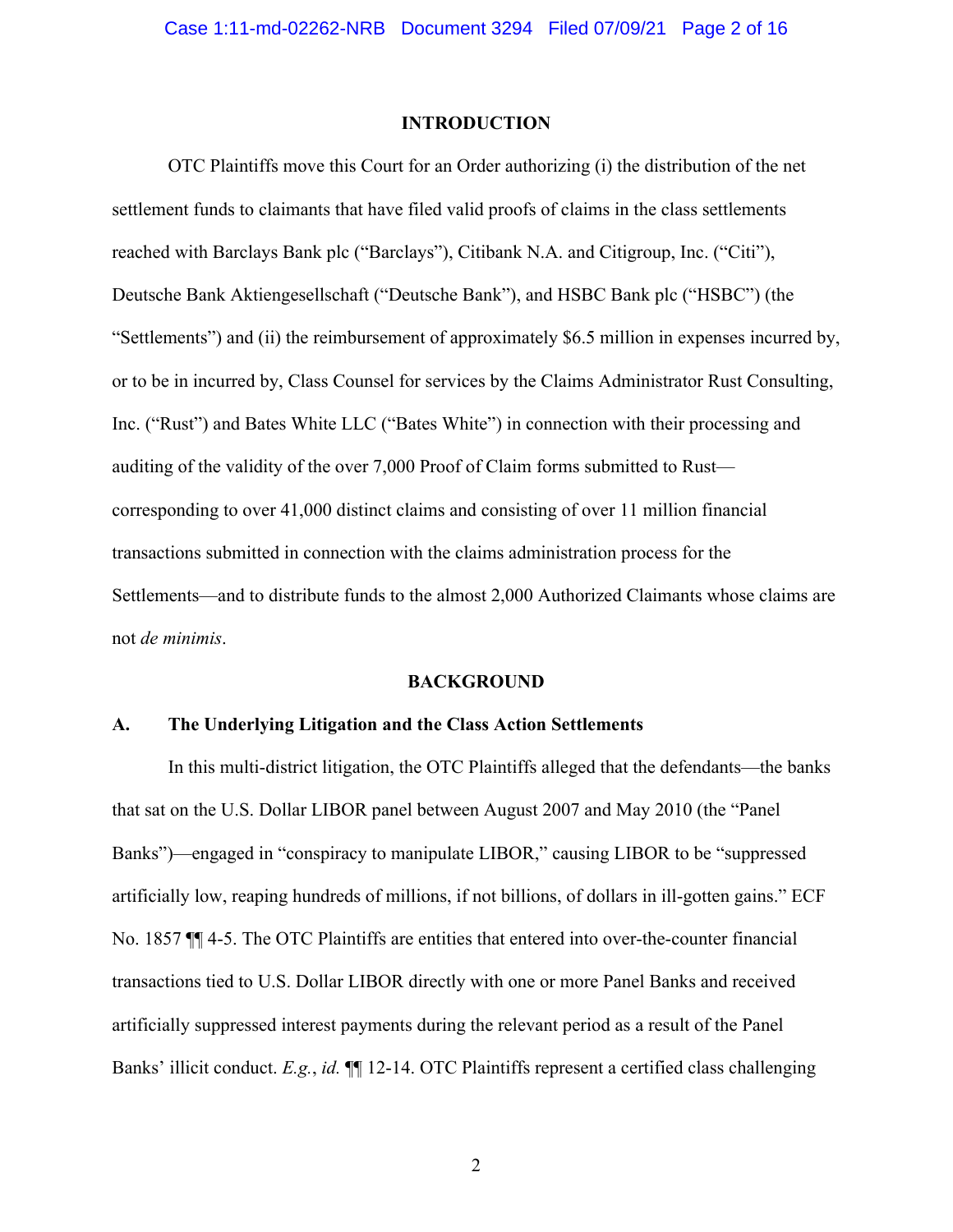#### Case 1:11-md-02262-NRB Document 3294 Filed 07/09/21 Page 3 of 16

the Panel Banks' coordinated suppression of the 1- and 3-month U.S. Dollar LIBOR tenors over the period August 2007 through August 2009. *See generally* ECF No. 2452 at 298-360.

On November 11, 2015, OTC Plaintiffs entered into an "icebreaker" \$120 million settlement with Barclays to resolve these claims against Barclays on a classwide basis. ECF No. 1338-1 (Barclays Settlement). On August 15, 2017, OTC Plaintiffs settled with Citi on a classwide basis for \$130 million. ECF No. 2226-1 (Citi Settlement). On February 6, 2018 OTC Plaintiffs settled with Deutsche Bank on a classwide basis for \$240 million, ECF No. 2450 (Deutsche Bank Settlement), and on February 15, 2018, OTC Plaintiffs settled with HSBC on a classwide basis for \$100 million, ECF No. 2474-1 (HSBC Settlement). The Court granted final approval of the Barclays and Citi settlements on August 1, 2018, ECF No. 2655, and final approval of the Deutsche Bank and HSBC settlements on October 25, 2018, ECF No. 2746. Given the timing of the Court's orders granting final approval to all four Settlements, Class Counsel determined, in consultation with the Claims Administrator, that a single claims validation and distribution process would save expense and maximize the class recoveries. For example, this process allows claimants to receive a single check representing their total distribution from all Settlements to which they submitted a valid claim, rather than separate checks for each Settlement.

### **B. Class Notice**

As part of the Court's approval of the subject Settlements, the Court also approved OTC Plaintiffs' proposed notice plans for the Barclays Settlement, ECF Nos. 1948, 2155, Citi Settlement, ECF No. 2290, and the Deutsche Bank and HSBC Settlements, ECF No. 2579. Accordingly, notice programs consisting of direct notice to over 135,000 potential class members; paid media in national newspapers, business and trade magazines, and targeted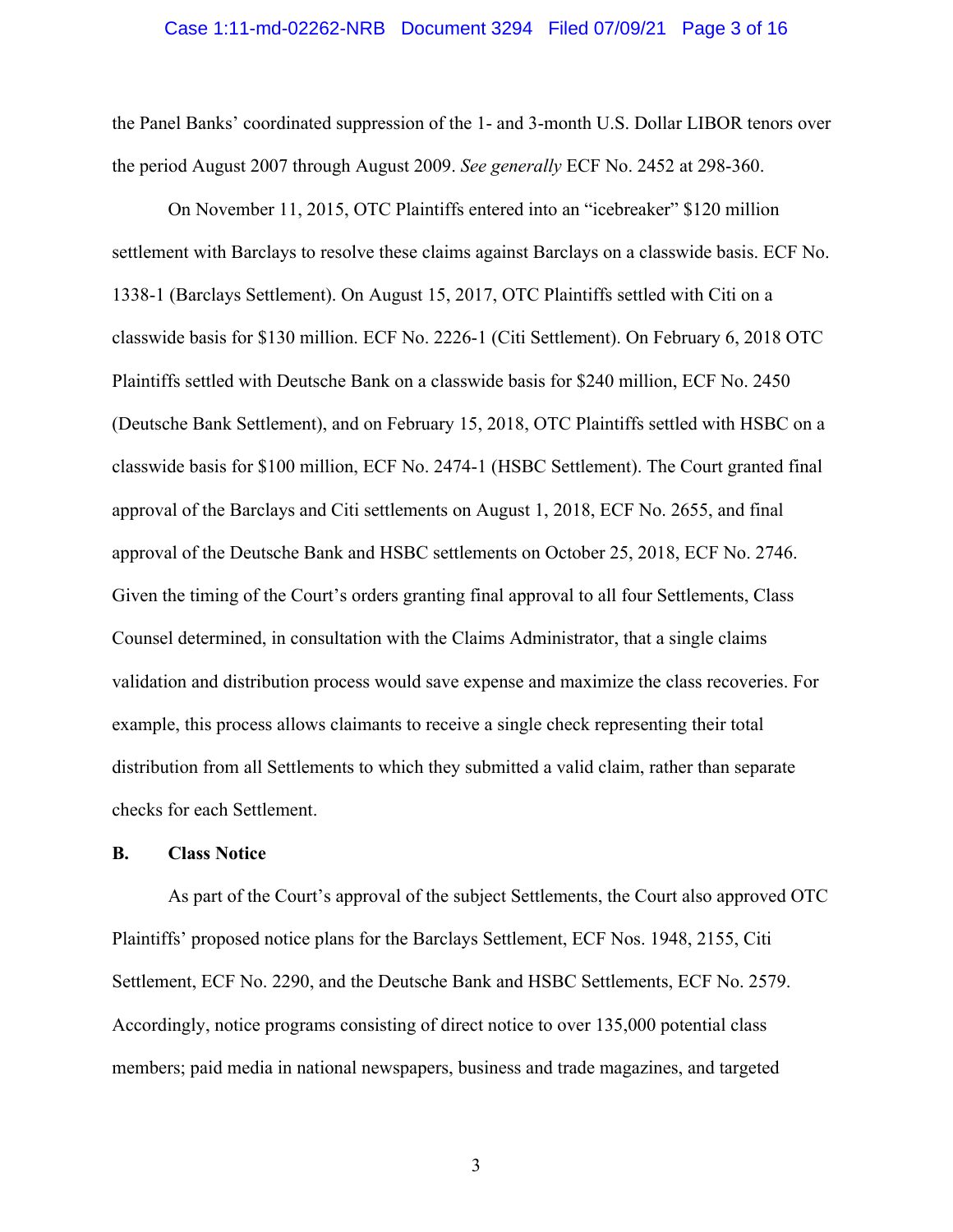### Case 1:11-md-02262-NRB Document 3294 Filed 07/09/21 Page 4 of 16

websites; global earned media with an internationally distributed press release; and dedicated settlement websites were implemented by Rust and Kinsella Media. ECF Nos. 2275-1, 2380, 2699. Rust also maintained a toll-free hotline and dedicated email address for responding to class member inquiries, and responded to thousands of direct inquiries from potential class members during the notice periods. ECF No. 2275-2, 2376, 2695. As part of these efforts, Rust was also engaged by certain defendants to provide direct notice to their own counterparties with respect to the Citi, Deutsche Bank, and HSBC settlements, as contemplated by OTC Plaintiffs' proposed notice programs. *See* ECF No. 2252 at 1, 4-5; ECF No. 2516 at 2, 6. Counsel for OTC Plaintiffs agreed to seek reimbursement of the costs of these defendant-directed notices from the respective settlement funds.

### **C. The Claims Administration Process**

The final claims deadline closed on December 20, 2018. Declaration of Amy L. Lake in Support of OTC Plaintiffs' Motion to Authorize Distribution of the Barclays, Citibank, Deutsche Bank, and HSBC Net Settlement Funds to Claimants and Reimbursement of Claims Administration Expenses ("Lake Decl.") ¶ 9. Claimants were required to submit a claim form either in paper format or electronically. *Id.* ¶ 13. The claim form required claimants to provide, for every individual U.S. Dollar LIBOR-based transaction supporting their claim, the information necessary to process and audit the validity and invalidity of each transaction, including, *inter alia*:

- o The identity of the Panel Bank counterparty paying interest tied to LIBOR;
- o The effective date of the transaction (for various swaps) or issue/purchase date (for bonds and floating rate notes);
- o The maturity or cancelation date of the transaction (for various swaps) or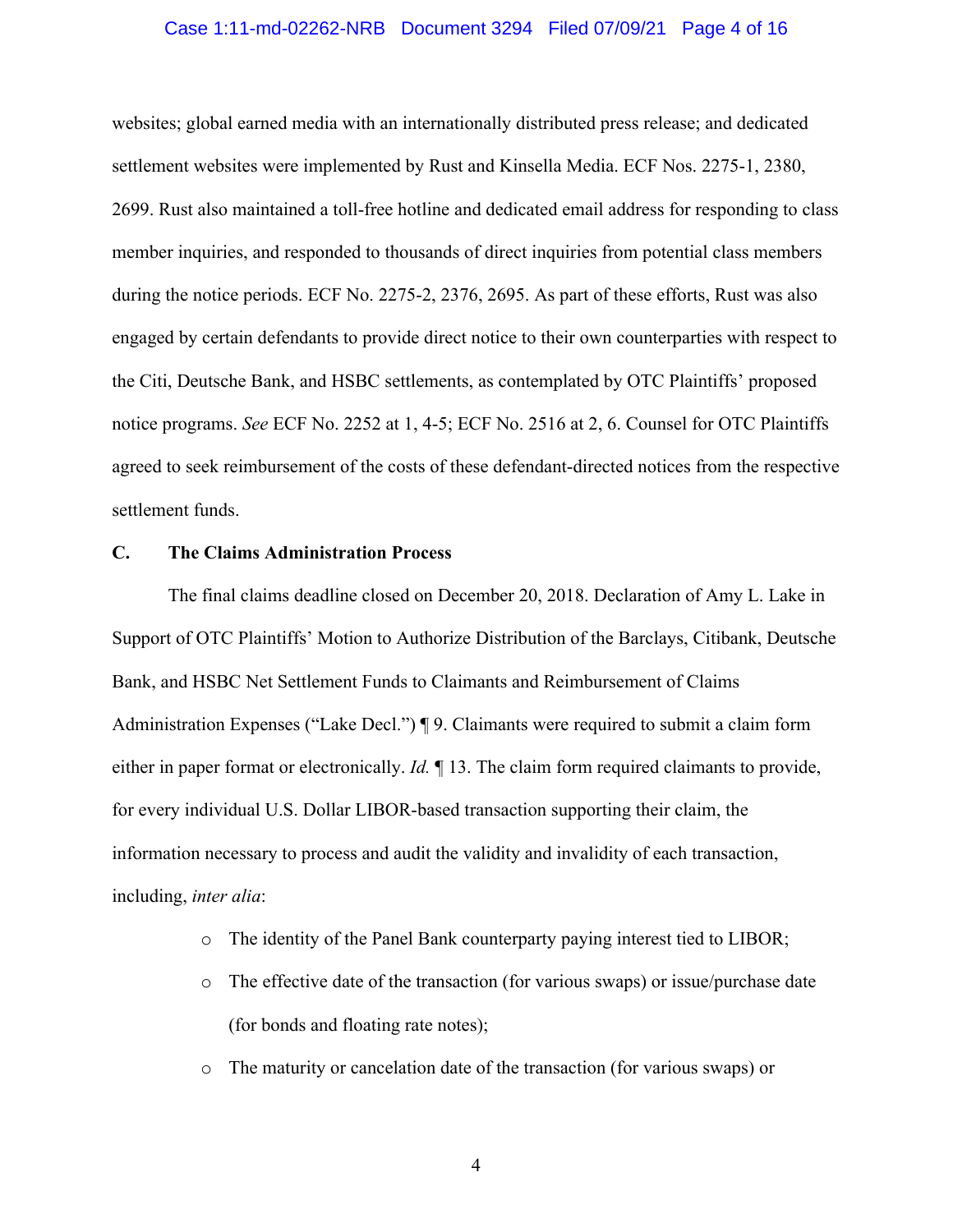maturity/call/sale date (for bonds and floating rate notes);

- o The tenor of U.S. Dollar LIBOR applicable to the transaction;
- o A confirmation that U.S. Dollar LIBOR was the applicable LIBOR currency;
- o The notional amount of the transaction;
- o The frequency of LIBOR interest payments under the transaction; and
- o Any non-standard terms of the transaction.

*E.g.*, ECF No. 2700 at 23-30 (Proof of Claim form for HSBC and Deutsche Bank Settlements). Claimants were required to submit this information under penalty of perjury. *Id.* Because Proof of Claim forms may be submitted by institutional filers and include claims on behalf of multiple individual beneficial account owners, Rust received over 41,000 distinct claims in total. Lake Decl.  $\P$  11, 34. Rust, working with Bates White Consulting ("Bates White"), then processed and reviewed all of these claims and the more than 11 million transactions submitted with those claims to determine their validity and invalidity. *Id.* ¶¶ 14-19. Bates White specializes in advanced financial, economic, and data analysis, and was engaged to assist Rust with validating claims and/or transactions and calculating distributions to Authorized Claimants. *See* Declaration of S. Ilan Guedj in Support of OTC Plaintiffs' Motion to Authorize Distribution of the Barclays, Citibank, Deutsche Bank, and HSBC Net Settlement Funds to Claimants and Reimbursement of Claims Administration Expenses ("Guedj Decl.") ¶¶ 1, 4.

Claims and/or transactions<sup>1</sup> were determined to be either (i) valid, (ii) invalid, (iii) or deficient. Lake Decl. ¶¶ 8, 20; Guedj Decl. ¶¶ 10-15. Valid claims or transactions required no

<sup>&</sup>lt;sup>1</sup> Although sometimes all transactions in a claim received the same classification (either valid, invalid, or deficient), it was often the case that different transactions submitted as part of a claim received different designations. For this reason, some claimants received notifications that their entire claim was invalid or deficient, while others received notifications that a subset of the transactions they submitted were invalid or deficient.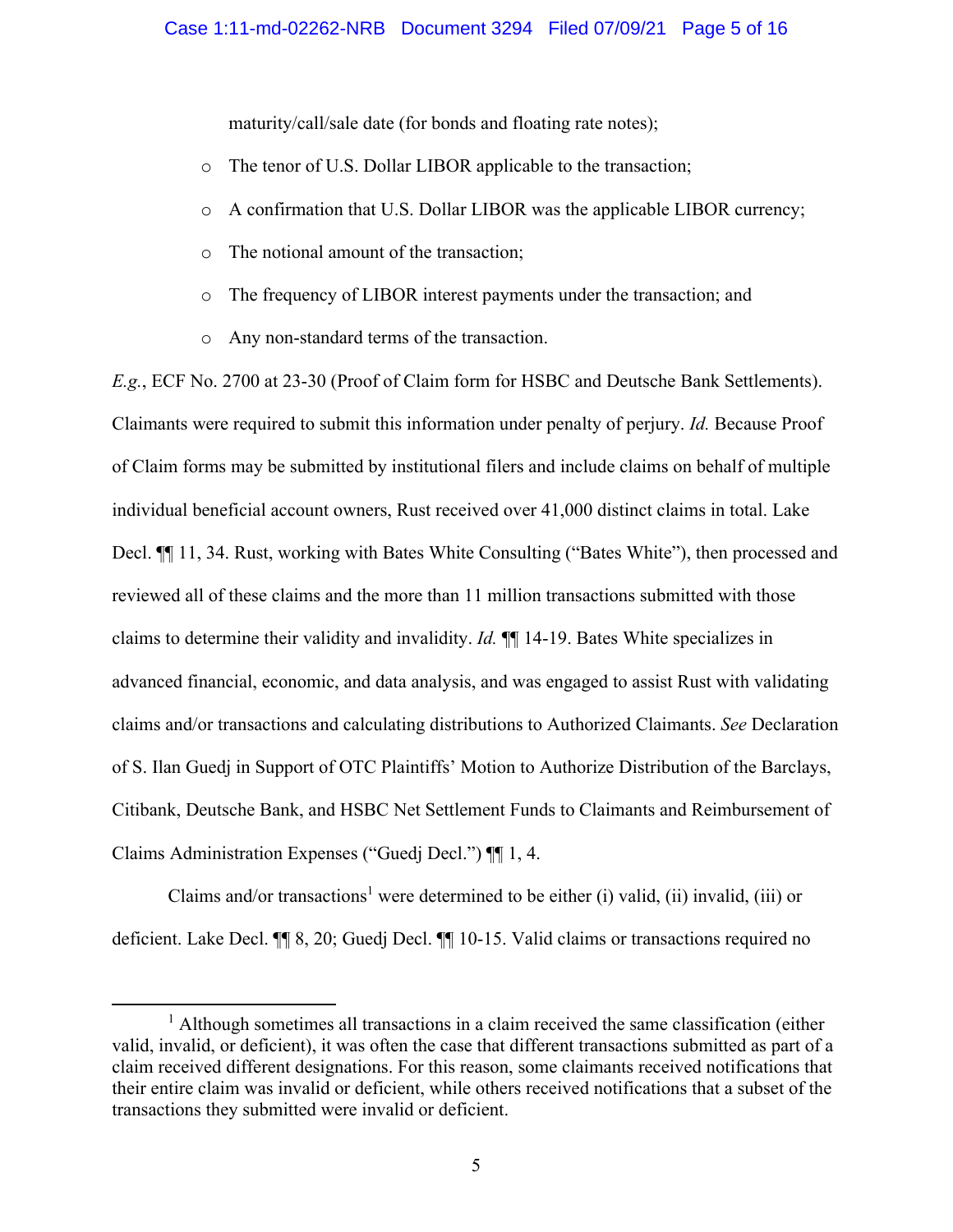### Case 1:11-md-02262-NRB Document 3294 Filed 07/09/21 Page 6 of 16

further action by the claimant and would be included in the calculation of the claimant's distribution. Guedj Decl. ¶ 10. Claimants whose claims or transactions that were partially or totally invalid or deficient were sent deficiency and invalidity notifications, which listed on a per transaction basis the applicable deficiency and invalidity "codes" and instructions for how to cure the transactions, if it was possible to do so. Lake Decl. ¶¶ 20-21; Guedj Decl. ¶¶ 11-15. Generally, invalid transactions showed indicia that they were not curable (*e.g.*, they were not tied to U.S. Dollar LIBOR), while deficient transactions were missing sufficient information to make a validity or invalidity determination or to calculate the distribution associated with that transaction. Guedj Decl. ¶¶ 10, 12-15.

These deficiency and invalidity notices were sent on a rolling basis as Rust and Bates White continued to process and audit the tens of millions of transactions received during the claims process. Lake Decl. ¶ 20; Guedj Decl. ¶ 17. The notices stated in clear and conspicuous language that failure to appropriately respond to the notice with a curative or supplemental submission would result in rejection of the claim or transactions in question. Lake Decl. ¶¶ 20- 21.

Throughout the deficiency notification process, Rust engaged in regular correspondence with claimants or their authorized representatives to explain the deficiency and invalidity determinations and assist them in curing their claims and transactions, if they were curable. Lake Decl. ¶¶ 4, 22. Rust also continued to receive new claims, which were processed and audited for validity and invalidity if submitted on or before October 1, 2019. *Id.* ¶¶ 29, 34-36. Claims received after October 1, 2019 were not processed or audited for validity or invalidity, as it was determined that processing and auditing them at that late stage would unduly burden and delay the final distribution of the net settlement funds to claimants. *Id.*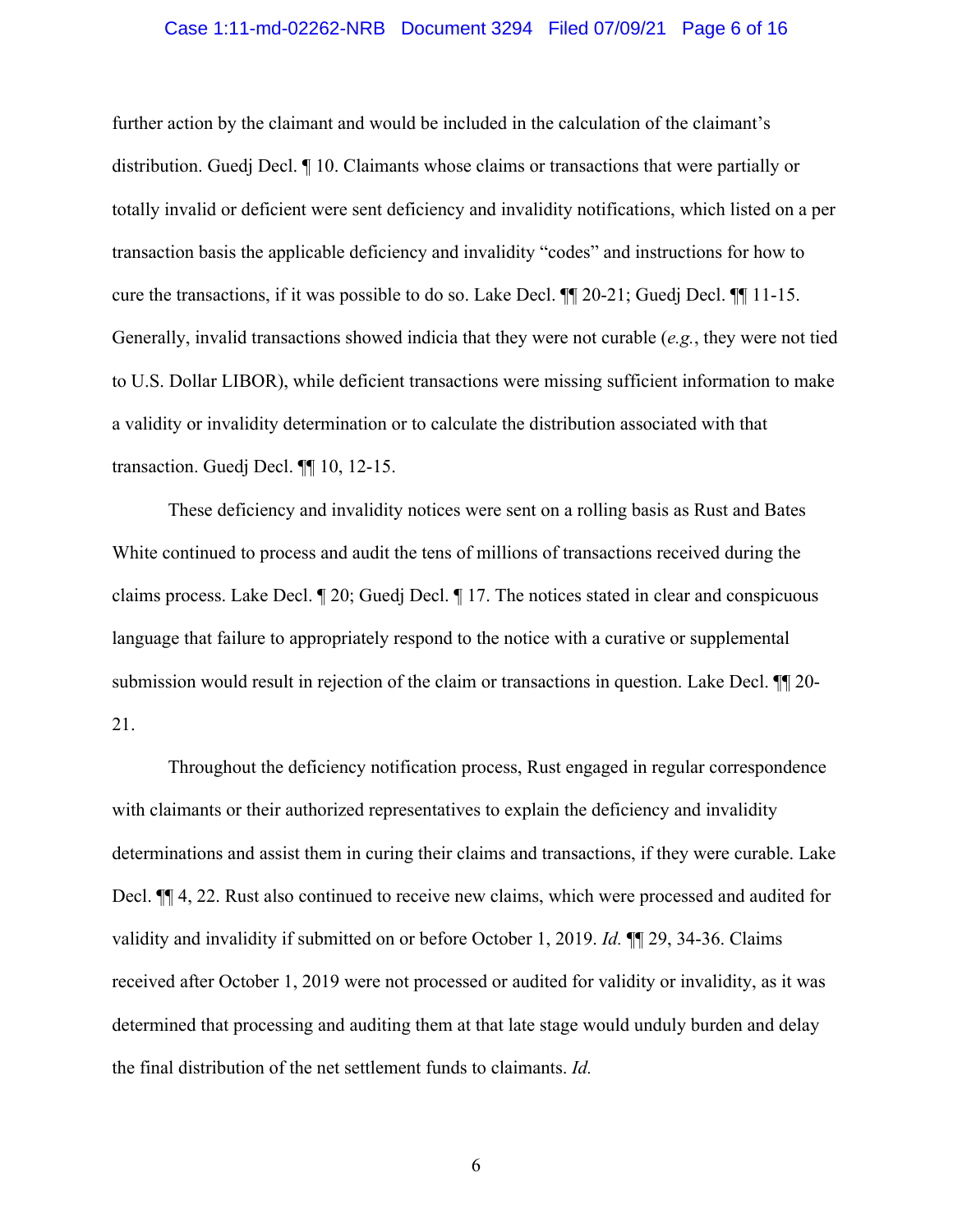### Case 1:11-md-02262-NRB Document 3294 Filed 07/09/21 Page 7 of 16

After reviewing claimants' responses to the deficiency and invalidity notices, Rust and Bates White also performed a quality assurance review that covered 99.9% of the overall notional amount of all claims submitted to the Settlements. Lake Decl. ¶ 25; Guedj Decl. ¶¶ 18- 22. During the validation process, Rust also sent additional notifications to all claimants reflecting the status of their claims and transactions and provided information on how to contest the Claims Administrator's determinations of claim or transaction validity. Lake Decl. ¶¶ 24-25. Only one claimant, corresponding to Claimant IDs 5000260 and 5000261, has indicated that it wishes to present a dispute over the validity of its claims to the Court for review, *id.* ¶ 32, as provided for in the Settlement Agreements, *e.g.*, ECF No. 2450-1 ¶ 11(c)(iv). That claimant's transactions were rejected because they were not qualifying U.S. Dollar LIBOR Instruments, as the claimant paid and did not receive interest tied to U.S. Dollar LIBOR on those transactions. Lake Decl. ¶ 32. Accordingly, Class Counsel recommends that the Court approve the Claims Administrator's determination that this claim be rejected.

All told, of the over 11 million transactions processed and audited by Rust and Bates White, approximately 1.3 million transactions, representing 11% percent of all transactions submitted, were ultimately determined to be valid during the claims auditing process. Lake Decl. ¶¶ 4, 26-27. Rust and Bates White processed and audited almost 6 million transactions that were ultimately rejected, most commonly because the transaction was not a qualifying U.S. Dollar LIBOR Instrument (*e.g.*, a bank loan on which the claimant paid interest tied to LIBOR for a currency other than U.S. Dollar or an instrument tied to a non-LIBOR interest rate). Lake Decl. ¶ 26; Guedj Decl. ¶ 24.<sup>2</sup> Furthermore, Rust and Bates White processed over 4 million transactions

 $2$  Indeed, the volume of facially invalid transactions submitted to Rust suggests that many prospective claimants had prepared generic summaries of all of their financial dealings to be submitted in the Yen LIBOR, Foreign Exchange, ISDAfix, and other recent financial antitrust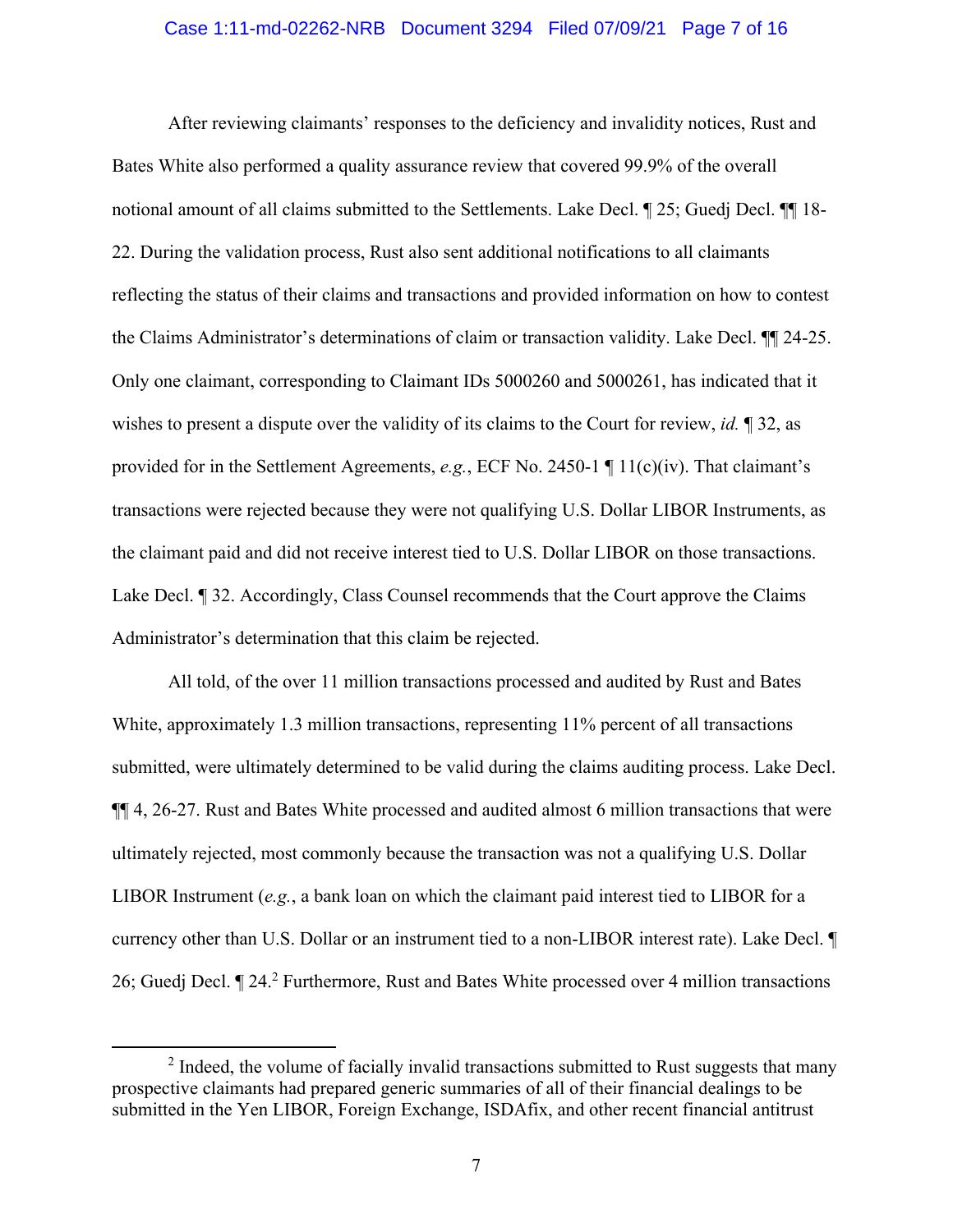that claimants later voluntarily withdrew from their claims. Lake Decl. ¶ 28.

### **D. Class Counsel's Proposed Distribution**

### **i. The Net Settlement Fund**

The original aggregate amount of the common fund created by the Settlements was \$590 million. After deducting attorneys' fees, incentive awards, and litigation expenses previously authorized by the Court, and including interest received and taxes paid by the Court-approved escrow agent Huntington Bank, the aggregate settlement fund was \$476,108,082.02 as of June 30, 2021, or \$99,120,905.32 in the Barclays settlement fund, \$96,707,914.81 in the Citi settlement fund, \$82,069,838.25 in the HSBC settlement fund, and \$198,209,423.64 in the Deutsche Bank settlement fund. Declaration of Geng Chen ¶ 4. If reimbursement of the expenses incurred by Class Counsel in connection with Rust and Bates White's claims processing and auditing services is approved by the Court, the total amount available for distribution to claimants as of June 30, 2021 would be \$469,571,729.79, or on a per settlement basis, the Net Settlement Funds would total \$96,890,207.83 for Barclays, \$94,698,568.99 for Citi, \$80,921,683.80 for HSBC, and \$197,061,269.19 for Deutsche Bank.

### **ii. Proposed Treatment of Late Filed Claims**

A number of claims were filed after the claims deadlines for the Settlements had passed. Lake Decl. ¶ 34. As discussed above, a determination was made that these 960 late claims, all of which were received prior to October 1, 2019, would be processed and audited for validity or invalidity, as doing so would not unduly burden the net settlement funds or delay final

settlements. *See* Lake Decl. ¶ 27 n.5 (describing example of an institutional filer who submitted almost 7 million transactions, of which over 4 million were rejected); *cf.* ECF No. 2655 at 33 (observing objector MCAG had "submitted claims based on its educated guesses" thereby "foisting on the claims administrator the entire burden of determining which entities in fact had valid claims and, as a corollary, saddling the class with the expenses incurred by the claims administrator in so doing").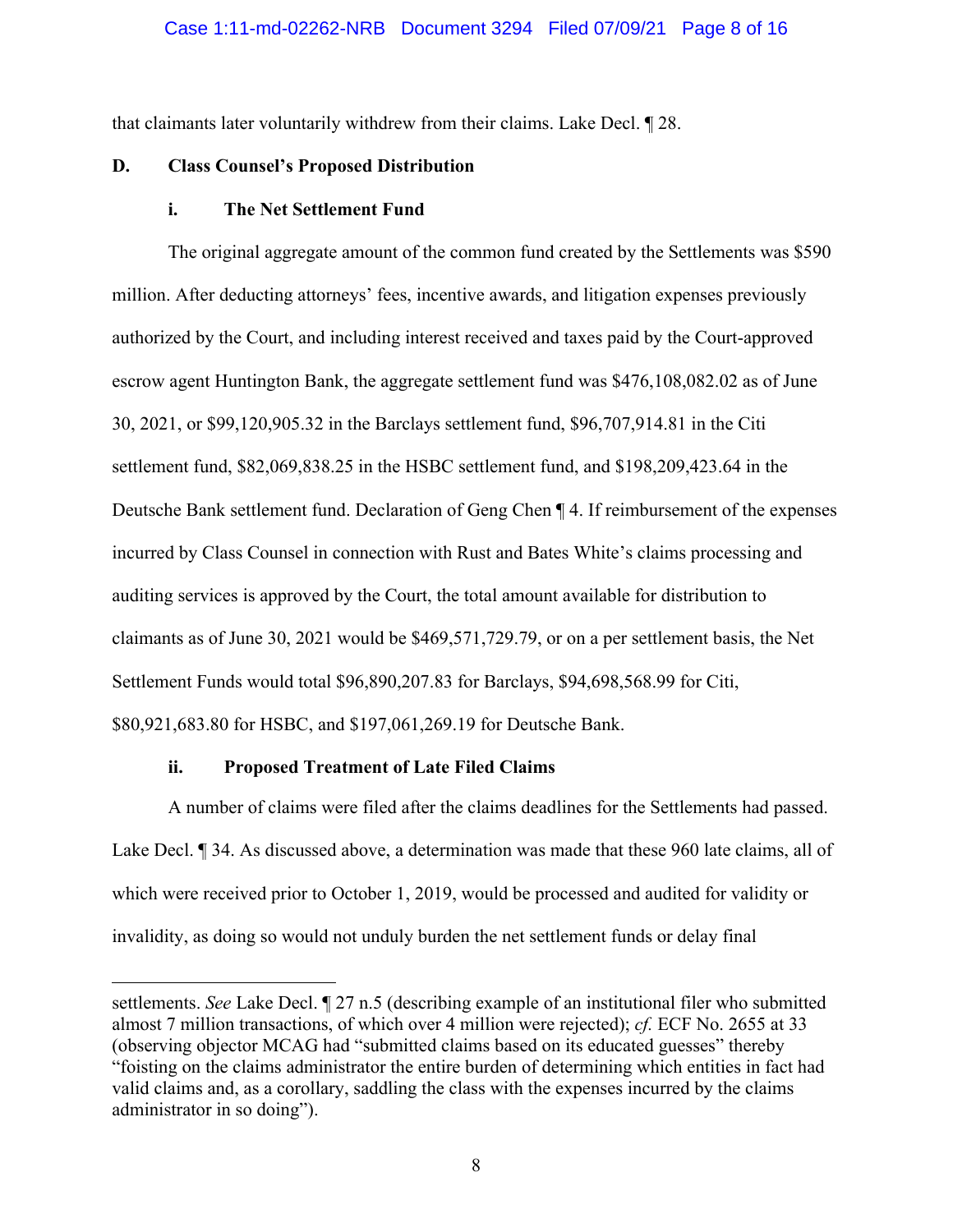### Case 1:11-md-02262-NRB Document 3294 Filed 07/09/21 Page 9 of 16

distribution to other claimants. *Id.* ¶¶ 29, 34. This determination took into account the experiences of the Claims Administrator in administering class action settlements, where it is typical to accept some claims after the official deadlines. *Id.* ¶ 29.

It is appropriate for the Court to approve distribution to claimants who filed late claims where the equities favor such distribution. *Zients v. LaMorte*, 459 F.2d 628, 629-30 (2d Cir. 1972) ("Until the fund created by the settlement is actually distributed, the court retains its traditional equity powers."). Here, "the administration of the fund would be insignificantly hampered by allowing these [] late claims" filed before October 1, 2019. *Id.* at 630-31. Class Counsel therefore proposes that the Court order that claims filed before October 1, 2019 be accepted, and that no claims submitted after October 1, 2019 be accepted to avoid delay of distribution and prejudice to other claimants.<sup>3</sup>

### **iii. Requested Reimbursement of Claims Administration Expenses**

OTC Plaintiffs also request the reimbursement of \$6,536,352.23 in expenses incurred by Class Counsel for claims administration work performed by Rust and Bates White from the settlement funds as well as for expenses associated with providing direct notice to certain defendants' counterparties. *See, e.g.*, ECF No. 1338, Ex. A ¶ 10(b) ("All costs and expenses incurred in connection with providing Class Notice and the administration of the settlement in excess of \$500,000 shall be paid from the Settlement Fund, subject to approval for the Court."); ECF No. 2226-1 ¶ 10(b) (same); ECF No. 2450-1 ¶ 10(b) (same); ECF No. 2474-1 ¶ 10(b) (same). Rust and Bates White performed necessary and reasonable work in connection with the

<sup>3</sup> *In re Gilat Satellite Networks, Ltd.*, No. CV-02-1510 CPS/SMG, 2009 WL 803382, at \*6 (E.D.N.Y. Mar. 25, 2009) ("there is an implicit recognition that late claims should ordinarily be considered in the administration of a settlement" unless untimely claims "cause<sup>[]</sup> significant delay to the distribution of the net settlement fund or otherwise prejudiced any claimant") (internal citations and quotation marks omitted).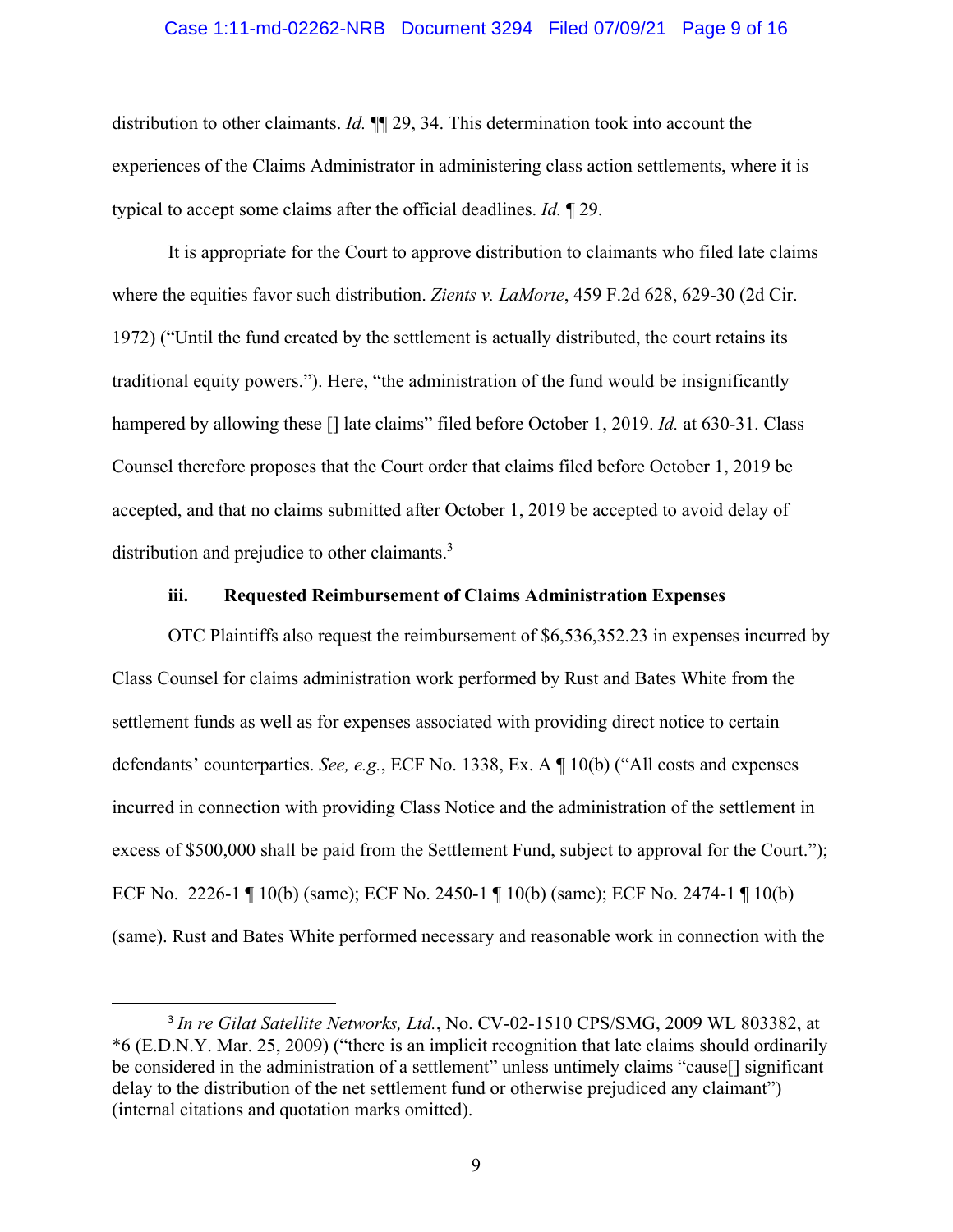### Case 1:11-md-02262-NRB Document 3294 Filed 07/09/21 Page 10 of 16

processing and auditing the over 41,000 claims and almost 11.5 million underlying transactions submitted by claimants.

Rust's efforts included (1) handling the intake of all digital and paper Proof of Claim forms; (2) transposing the contents of the almost 5,000 "hard copy" forms and voluminous other supporting documents into a digital form that could be systematically processed along with the digital records; (3) analyzing and loading over 1,600 e-filed transaction data files, many of which were submitted in non-standard format, to load the approximately 11 million transactions contained in these documents into a useable database; (4) sending thousands of deficiency and invalidity notices to claimants; (5) handling the intake and processing of thousands of claimant responses; and (6) regularly corresponding with claimants through written and telephonic means to help claimants understand and, if possible, cure claims or transactions initially determined to be invalid or deficient; Rust will also (7) distribute the settlement funds to Authorized Claimants based on the *pro rata* share determinations ordered by this Court, as reflected in Exhibit 1 to the Guedj Declaration, or in such other amounts as the Court may order. Lake Decl. ¶¶ 4, 7-26, 37- 38. Rust also provided direct notice to certain defendants' counterparties. *See id.* ¶ 4; *see also supra* p. 4.

Bates White's efforts included (1) auditing the underlying transactions to make initial determinations of validity, invalidity, or deficiency; (2) processing and analyzing claimant responses; (3) working with Rust to help claimants cure claims and transactions, where possible; (4) performing an extensive quality assurance process covering 99.9% of the total notional amount of all transactions submitted; and (5) calculating every Authorized Claimant's pro rata share, based on the approved plans of distribution. Guedj Decl. ¶¶ 10-34.

The costs associated with direct notice to certain defendants' counterparties and this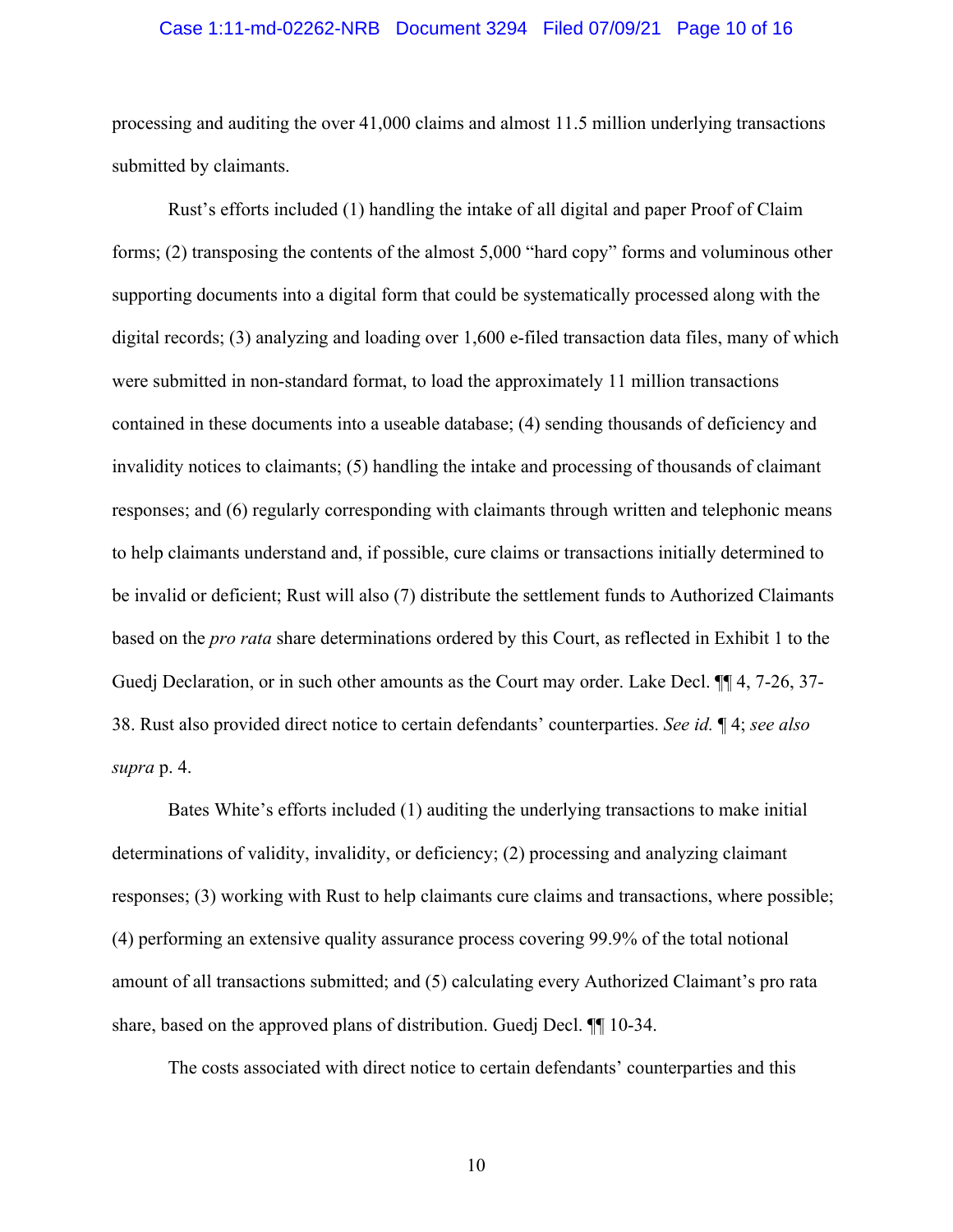### Case 1:11-md-02262-NRB Document 3294 Filed 07/09/21 Page 11 of 16

claims administration process for which Class Counsel seeks reimbursement from the Settlements, including estimates of costs that will be incurred by Rust and Bates White for the actual distribution to Authorized Claimants, total \$6,536,352.23. Lake Decl. ¶ 43; Guedj Decl. ¶ 35. Specifically, the expenses on a per-Settlement basis constitute \$2,230,697.50 associated with the Barclays Settlement, \$2,009,345.83 associated with the Citi Settlement, \$1,148,154.46 associated with the HSBC Settlement, and \$1,148,154.46 associated with the Deutsche Bank Settlement. Lake Decl. ¶ 43; Guedj Decl. ¶ 35. These costs varied among the Settlements for a number of reasons, including (1) the Proof of Claim forms for Settlements other than the Barclays Settlement allowed claimants who had previously filed claims to rely on the transaction data previously submitted rather than re-submitting the same data, which affected processing and validation costs; (2) one Proof of Claim form was used for the HSBC and Deutsche Bank Settlements; and (3) the costs of direct defendant-directed notice varied between the Settlements. *See, e.g.*, ECF No. 2518-3 (Proof of Claim for HSBC and Deutsche Bank Settlements); Lake Decl. ¶ 4. Class Counsel respectfully requests reimbursement of these totals from the common settlement funds prior to their distribution to claimants with valid claims.

### **iv. Proposed Distribution to Claimants**

Consistent with the Court-approved plans of distribution, Class Counsel proposes that claimants be compensated *pro rata* based on their *pro rata* share (*i.e.*, the claimant's overall notional stake for transactions determined to be valid, divided by the aggregate notional stake for transactions determined to be valid of all Authorized Claimants). *E.g.*, ECF No. 2517-1. Because not every claimant submitted claims in every settlement and consistent with the plans of distribution, claimants' *pro rata* shares have been calculated on a per-Settlement basis as reflected in Exhibit 1 to the Guedj Declaration.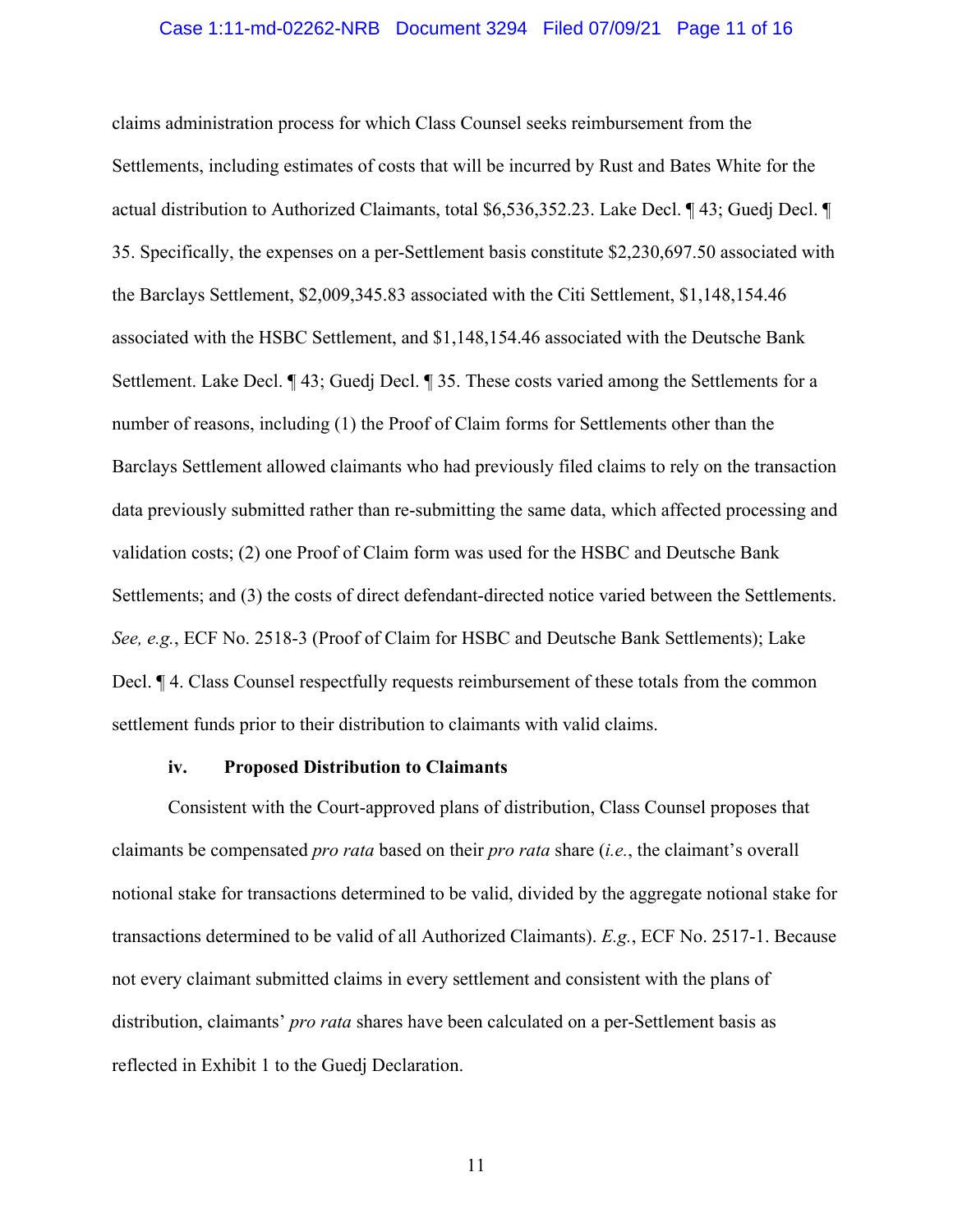### Case 1:11-md-02262-NRB Document 3294 Filed 07/09/21 Page 12 of 16

The plans of distribution include provisions for *de minimis* claims, defined as claims with distributions of \$10 or less. *E.g.*, ECF No. 2517-1 ¶ 7. Claimants with *de minimis* claims will not receive a distribution because the cost of distributing these claims is greater than the value of the claims themselves. *E.g.*, *id.* Consistent with the single distribution process for all four Settlements, the determination of whether a claim is *de minimis* was performed across all settlements to which the claimant submitted a claim, rather than on a settlement-by-settlement basis. Guedj Decl. ¶¶ 32-33. This ensures that claimants with relatively low-dollar value claims have a greater opportunity to participate in the Settlements (*e.g.*, a claimant with \$5 claims to each of the four Settlements would receive a distribution of \$20 instead of nothing), at minimal additional cost to the class. To the extent that the Court-approved plans of distribution is read to require *de minimis* calculations to be performed on a settlement-by-settlement basis, Class Counsel respectfully requests a minor modification to implement the cross-settlement calculation described in this paragraph.

If the proposed distribution and request for reimbursement of expenses is approved by the Court, (1) claimants for the Barclays Settlement will receive their *pro rata* share of the \$96,890,207.83 Barclays Net Settlement Fund, as calculated in Exhibit 1 to the Guedj Declaration; (2) claimants for the Citi Settlement will receive their *pro rata* share of the \$94,698,568.99 Citi Net Settlement Fund, as calculated in Exhibit 1 to the Guedj Declaration; (3) claimants for the HSBC Settlement will receive their *pro rata* share of the \$80,921,683.80 HSBC Net Settlement Fund, as calculated in Exhibit 1 to the Guedj Declaration; (4) and claimants for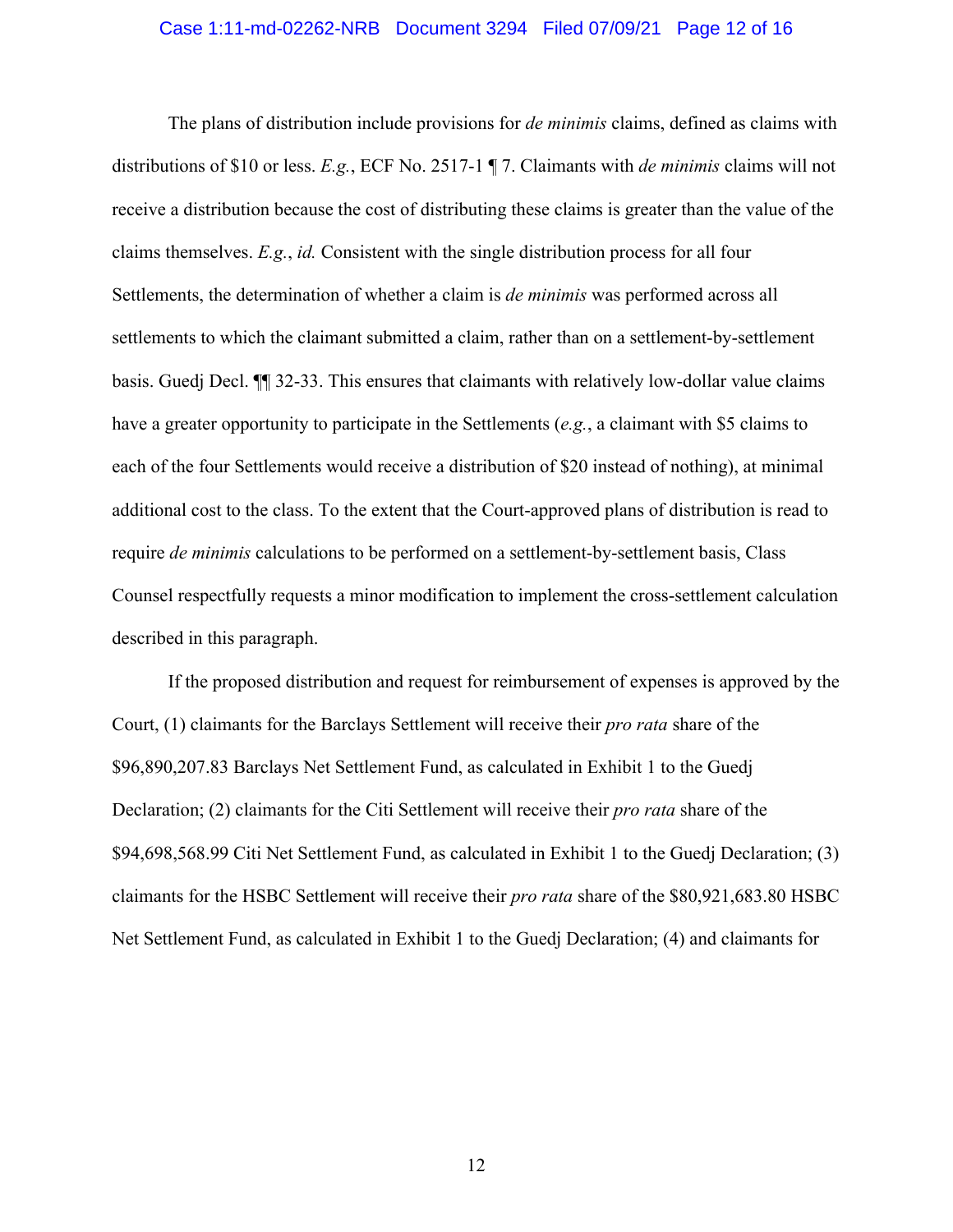the Deutsche Bank Settlement will receive their *pro rata* share of the \$197,061,269.19 Deutsche Bank Net Settlement Fund, as calculated in Exhibit 1 to the Guedj Declaration.<sup>4</sup>

## **CONCLUSION**

 For the foregoing reasons, Class Counsel respectfully requests the Court enter the proposed order attached to this motion which provides:

- (1) Approval of the Claims Administrator's administrative determinations concerning the claims submitted, which incorporate Class Counsel's recommendations concerning latefiled claims, aggregation of *de minimis* claim calculations, and the one dispute submitted by a claimant for the Court's review, as discussed above;
- (2) Approval of the proposed distribution of *pro rata* claims reflected in Exhibit 1 to the Guedj Declaration;
- (3) Reimbursement of expenses incurred for claims administration;
- (4) Prohibition of any additional claims to these Settlements;
- (5) Release of claims against persons involved in the claims administration process for claims arising out of such involvement; and
- (6) Reiteration of the Court's continued jurisdiction over the administration of these Settlements.

Dated: July 9, 2021

<sup>4</sup> Because the plans of distribution require *pro rata* claims to be rounded to the nearest dollar, approximately \$1,000 from the total Net Settlement Funds have not been allocated in this initial distribution. Pursuant to the Settlement Agreements, this amount plus any other balance remaining in the Net Settlement Funds "whether by reason of tax refunds, uncashed checks or otherwise" after six months from the date of distribution may be re-allocated by the Claims Administrator "if logistically feasible and economically justifiable," and to the extent there is a *de minimis* balance, it may be donated upon approval by the Court. *E.g.*, ECF No. 1338, Ex. A ¶  $11(j)$ .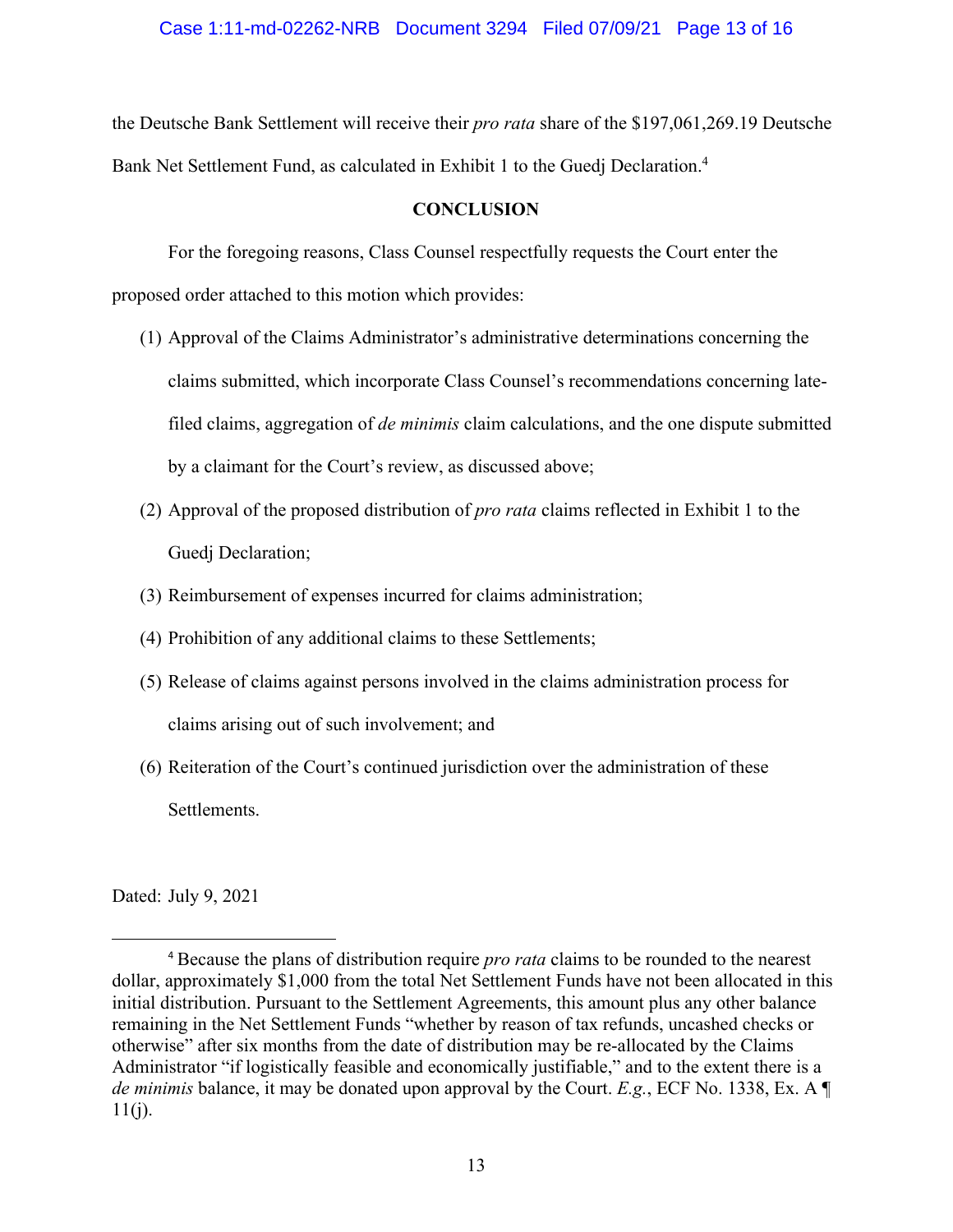### By: /s/ Michael D. Hausfeld

Michael D. Hausfeld Hilary Scherrer Nathaniel C. Giddings HAUSFELD LLP 888 16th Street, N.W., Suite 300 Washington, DC 20006 Telephone: (202) 540-7200 Facsimile: (202) 540-7201 mhausfeld@hausfeld.com hscherrer@hausfeld.com ngiddings@hausfeld.com

Gary I. Smith, Jr. HAUSFELD LLP 325 Chestnut Street, Suite 900 Philadelphia, PA 19106 Telephone: (215) 985-3270 Facsimile: (215) 985-3271 gsmith@hausfeld.com

### /s/ William Christopher Carmody

William Christopher Carmody (WC8478) Arun Subramanian (AS2096) Seth Ard (SA1817) Geng Chen (GC2733) SUSMAN GODFREY L.L.P. 1301 Avenue of the Americas, 32nd Fl. New York, NY 10019-6023 Telephone: (212) 336-3330 Facsimile: (212) 336-8340 bcarmody@susmangodfrey.com asubramanian@susmangodfrey.com sard@susmangodfrey.com gchen@susmangodfrey.com

Marc M. Seltzer Glenn C. Bridgman SUSMAN GODFREY L.L.P. 1900 Avenue of the Stars, Suite 1400 Los Angeles, CA 90067-6029 Telephone: (310) 789-3100 Facsimile: (310) 789-3150 mseltzer@susmangodfrey.com gbridgman@susmangodfrey.com

Matthew Berry Drew D. Hansen SUSMAN GODFREY L.L.P. 1201 Third Avenue, Suite 3800 Seattle, WA 98101-3000 Telephone: (206) 516-3880 Facsimile: (206) 516-3883 mberry@susmangodfrey.com dhansen@susmangodfrey.com

Barry C. Barnett (BB1984) Karen Oshman Michael Kelso SUSMAN GODFREY L.L.P. 1000 Louisiana Street, Suite 5100 Houston, TX 77002-5096 Telephone: (713) 651-9366 Facsimile: (713) 654-6666 bbamett@susmangodfrey.com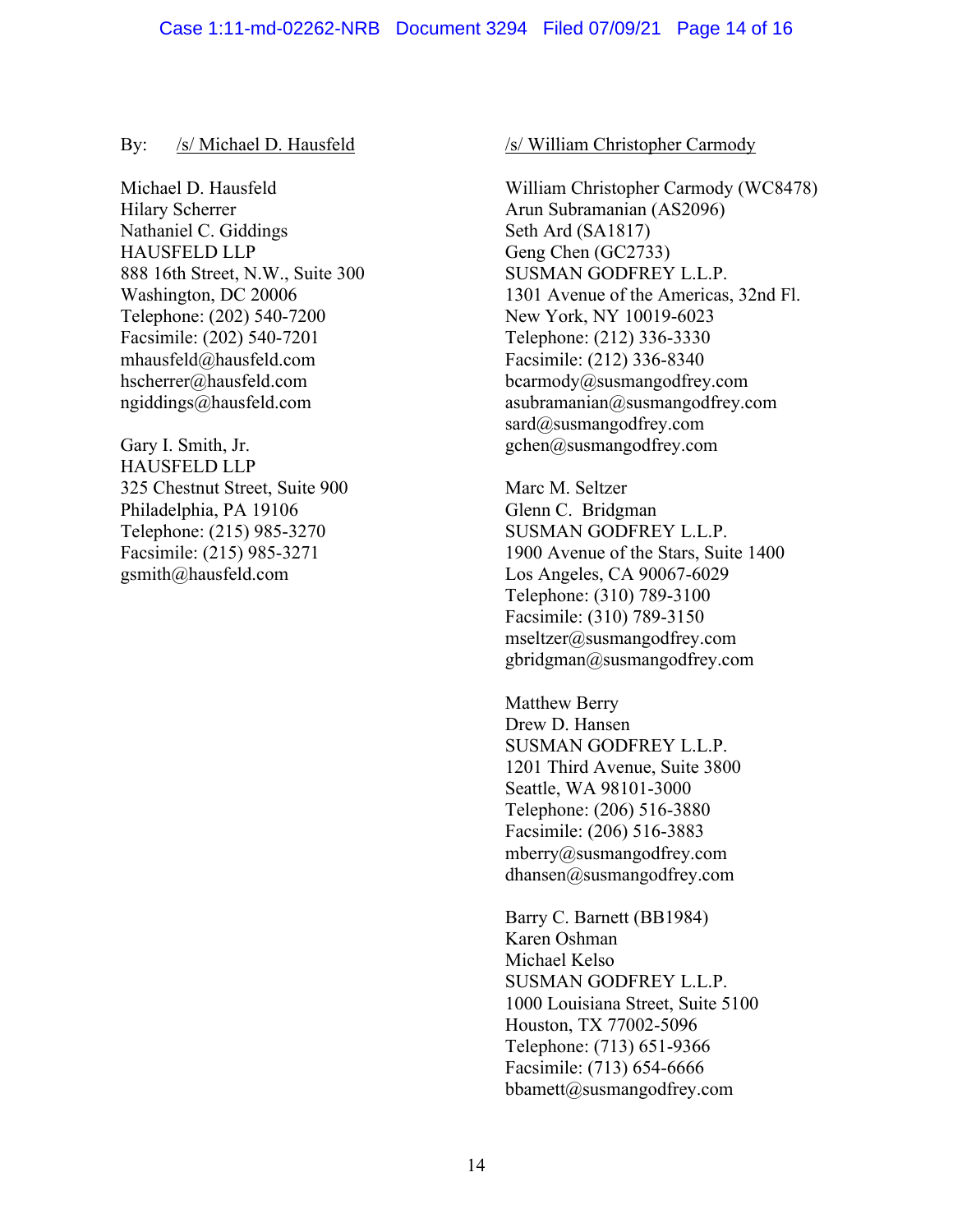koshman@susmangodfrey.com mkelso@susmangodfrey.com

*Co-Lead Class Counsel for the OTC Plaintiffs*